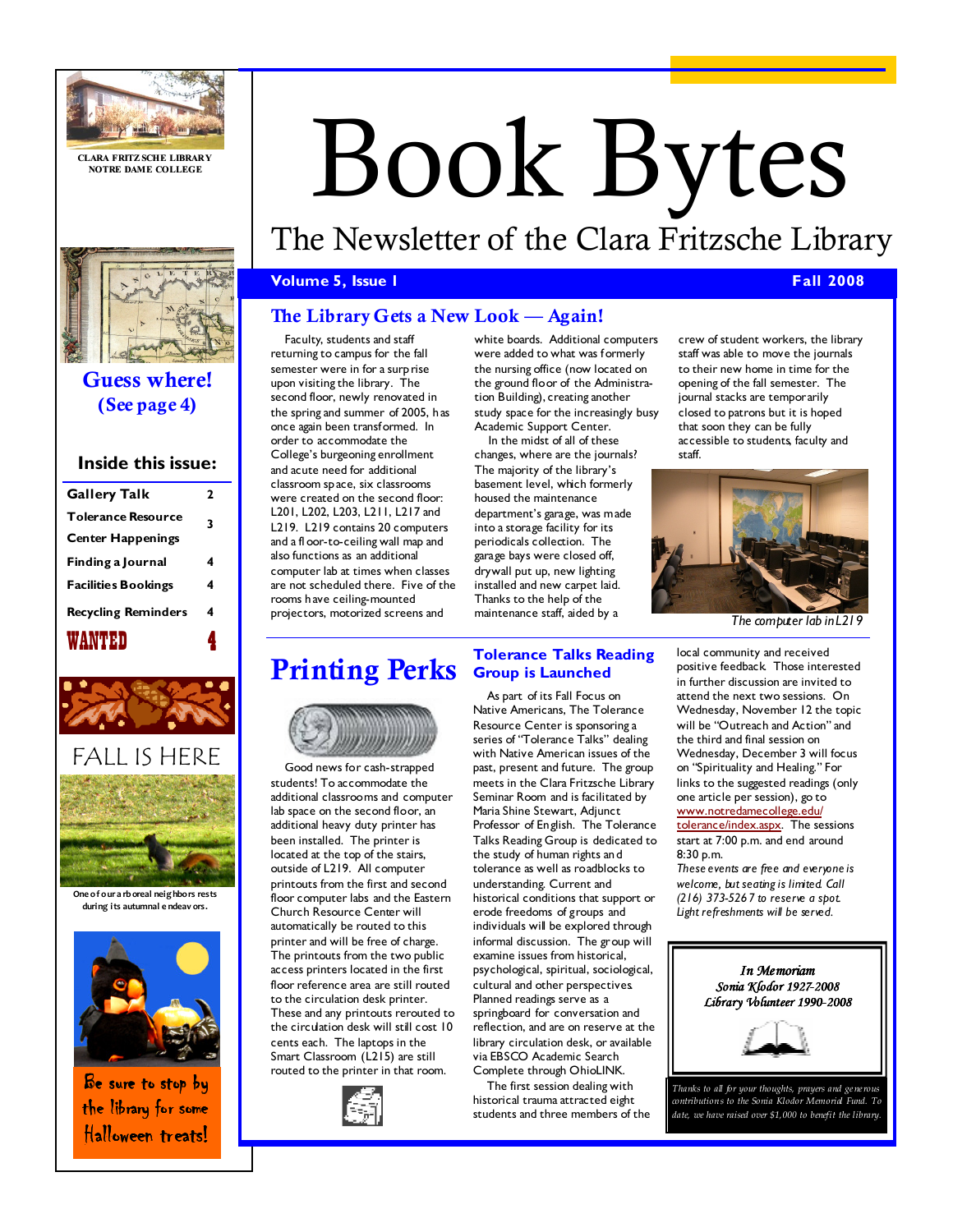#### Page 2 Book Bytes such a state of the state of the state of the state of the state  $\sim$  Book Bytes such as  $\sim$

#### Gallery Talk

#### Library to Host Exhibit of Works by Internationally Known Artist Sue Wall

#### Cats and Things Victorian are Passions of Award-Winning Artist

Notre Dame College's Clara Fritzsche Library will host "Paintings," an exhibition of works in acrylic by Sue Wall. This internationally known artist and former Clevelander is noted for her detailed architectural renderings of Victorian houses. Cats are also a favorite topic and will be well-represented in this show. Wall, a native of Garfield Heights, Ohio, started painting at age three. She earned her B.F.A in ceramics and drawing and M.F.A. from Ohio University in Athens, Ohio. Upon graduation she moved to New York City, where she still resides, to pursue her professional career, For years Wall led the life of the proverbial starving artist, living in a version of the typical artist's garret: an illegal attic space with no plumbing. By chance a gallery owner had attended one of her exhibitions in Columbus, Ohio, which led to showings at a Madison Avenue gallery. At

one of these showings the president of Zephyr Press approached her about publishing some of her work in a calendar and her career was off and running. By the age of 21 she had New York gallery representation, two one-woman shows and numerous commissions.

Wall exhibits

extensively in solo shows, group shows and juried art shows throughout the country. Her work is in the permanent collections of museums worldwide including the Cleveland Museum of Art, the Butler Institute of American Art, The Hague (Netherlands), the Yale University Art Collection and the Trisolini Gallery at Ohio University. She is listed in American Artists of Renown, Who's Who in American Art, Outstanding Artists and Designers of the Twentieth Century and American Artists: An Illustrated Survey of Leading Contemporary Americans among many other reference works and is included in the Archives of Women Artists,

National Museum of Women in Washington, DC. Wall has accumulated countless awards, honors and accolades for her work. One particular award has special meaning for her. In 1993 her alma mater, Ohio University, awarded Wall the Medal of Merit, the highest honor the school can bestow upon an individual. Wall is a member of a variety of associations including the Victorian Society of America, the American Craft Council, the American Artists Professional League, the Miniature Society of Florida and Audubon Artists.

Wall also finds the time in her busy schedule to give back to the community. Her local ties remain strong and she has contributed works for charitable causes locally, such as the WVIZ Televised Auction, the Art Therapy Studio Benefit Auction in Cleveland, the Red Brick Center for the Arts Benefit Auction (to preserve an historic schoolhouse in Westlake), as well as in her adopted home of New York City. She

is grateful for the educational opportunities afforded her and has set up endowed art scholarships at Ohio University, her alma mater, and the Cleveland Institute of Art. As a child Wall received art lessons after her teachers, recognizing the talent of the

young artist, took up a collection to send her to Saturday classes at the Institute which would have been otherwise unaffordable to her family. The experience affected her profoundly and because of this every year she funds a full-week summer Institute course and a CIA scholastic achievement award to help a needy student buy art

supplies. The exhibit is free and open to the public and will run from November 6 through December 17, 2008. An opening reception will be held on Thursday, November 6th from 6 t o 8 p.m. with a gallery talk by the artist scheduled for 6:30 p.m. The exhibit may be viewed during library

hours: Monday-Thursday 8 a.m.-10 p.m.; Friday 8 a.m.-8 p.m.; Saturday 9 a.m.-5 p.m.; Sunday 1-10 p.m. For more information, contact Karen Zoller at 216-373-5267 or check the library gallery website at www.notredamecollege.edu/library/ gallery.aspx.

#### Our Gallery in the News

There is still time to view our latest exhibit, "Still Life Compositions," photography by Maxeen Stone Flower which runs through Thursday, October 30 and was featured in the September 2008 issue of Cleveland Magazine. Flower's richly detailed, brilliantly colored and dramatically lit photographic compositions give the illusion of being Old Masters oil paintings. Using her vast collection of artifacts and antiques, Flower artfully arranges the still life compositions then photographs them using a digital camera. Inspired by the still life paintings of the 16th and 17th century Dutch Masters, each photographic composition is comprised of one or more subjects adhering to the following precepts: To See, To Touch, To Smell, To Taste and To Hear.

Flower has a B.A. from Case Western Reserve University and a B.F.A. from the Cleveland Institute of Art with a major in Photography and Painting. She also studied Fine Art Digital Photography at Cuyahoga Community College. She worked at American Greetings as an artist-photographer and was the owner-director of Maxeen's Art Showroom in the Ohio Design Center. She is an Honorary Trustee of the Cleveland Museum of Art and is on the Board of Directors at the Cleveland Institute of Art. Flower has exhibited extensively on the local and national level and has won numerous awards for her work. Juried shows include the Cain Park Art Festival, the Jewish Community Center, the Cleveland Institute of Art, the Washington Gallery of Photography in Bethesda, Maryland, and the Huntington Museum of Art in Huntington, West Virginia. In 2001 she had a one-woman exhibition at the Dayton Institute of Art. Flower is also a member of the National Association of Photoshop Professionals.

Through the generosity of the artist, all proceeds from sales made during the show will go to the Sonia Klodor Memorial Fund for the benefit of the library. The exhibit may be viewed during

library hours: Monday-Thursday 8 a.m.-10 p.m. p.m. For more information, contact Karen Zoller at (216) 373-5267 or check the library gallery website at www.notredamecollege.edu/library/ gallery.aspx.



Dr. Roth, Maxeen Stone Flower & her husband, former CSU president John F lower

#### Friedman a Gallery Favorite

"Inspired by Nature," the return engagement of l ocal watercolorist Ron Friedman featured in the August 2008 issue of Cleveland Magazine once again proved to be a crowd-pleaser. Despite the short duration of the exhibit, half of the paintings sold. The Clara Fritzsche Library is the exclusive venue for this artist who is already planning another show for summer 2010! For additional information on the artist and his work, contact Karen Zoller at x5267 or kzoller@ndc.edu.

#### Upcoming Events

November 6-December 17, 2008 "Paintings" an exhibit of new works in acrylic by well-known artist and former Clevelander Sue Wall. Opening reception: Thursday, November 6 from 6 to 8 p.m. with a gallery talk at 6:30p.m.

#### Coming Next Spring:

#### January-February 2009

"A Multicultural Exhibit" works by Notre Dame College students in an exhibit commemorating MLK Day and African American History Month. Details to follow…

#### April-May 2009

"Books, Boxes and Such" an exhibit of works by calligrapher Barb Morgan. Details to follow…

For more information on these and

other exhibits, contact Karen Zoller at x5267 or

kzoller@ndc.edu.

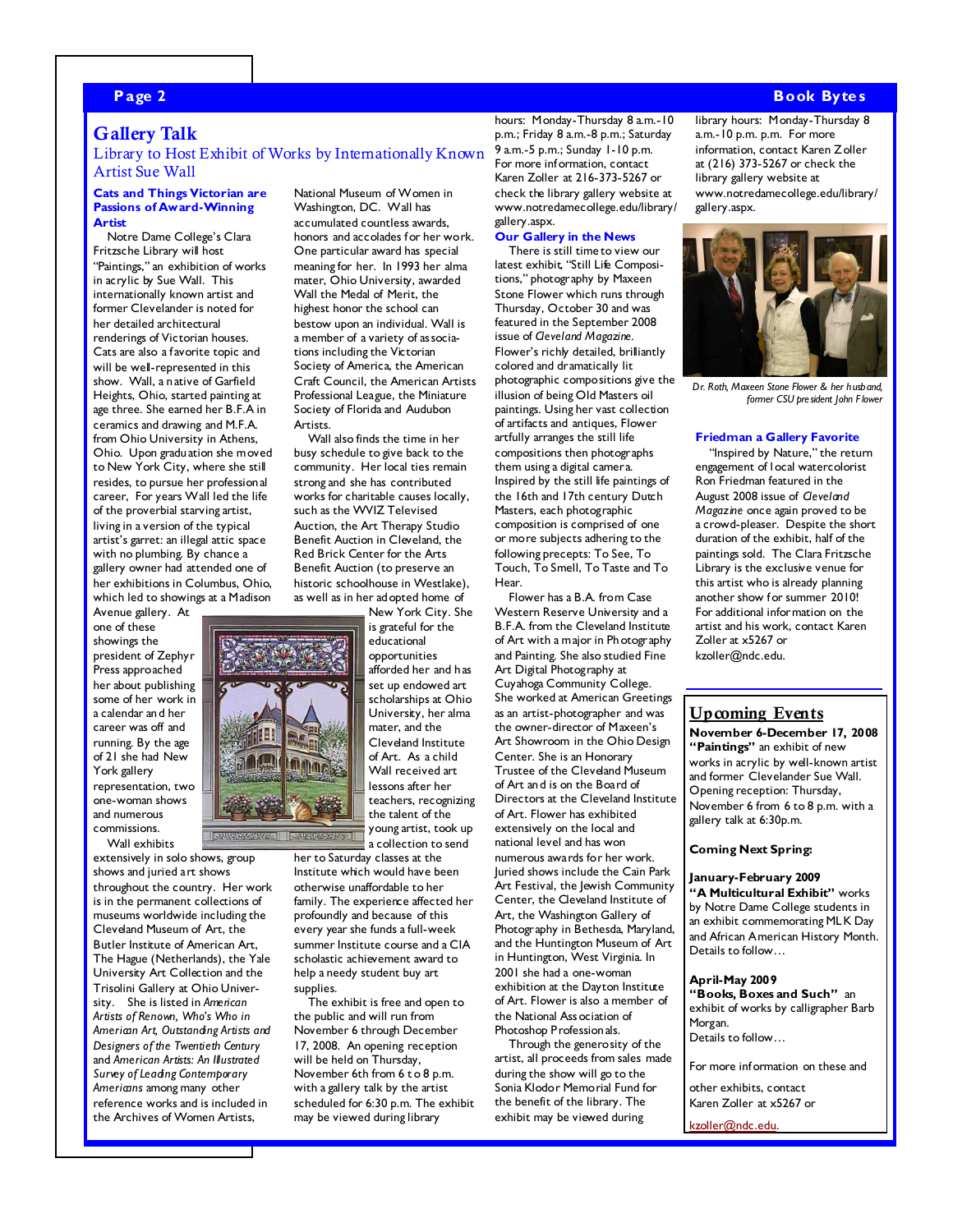#### Volume 5, Issue 1 and the set of the set of the set of the set of the set of the set of the set of the set of the set of the set of the set of the set of the set of the set of the set of the set of the set of the set of th

### Tolerance Resource Center Focuses on Native Americans

This fall Notre Dame College's Tolerance Resource Center is examining Native American issues of the past, present and future. A busy schedule has been planned, providing interested parties with an opportunity to gain valuable insights and new perspectives into Native Americans. Its Fall Focus Speaker's Series opened with an interesting lecture by Bruce Kafer on September 17. Kafer, a registered nurse with the Department of Veteran Affairs and an enrolled member of the Oglala Sioux Tribe, gave an overview of the topic. He also related his personal experiences of being an adoptive son growing up in Cleveland who researched his background and found his biological mother on the Pine Ridge Indian reservation. Kafer showed a short film he made entitled Native America: Diversity Within Diversity. The DVD is owned by the Tolerance Resource Center and is available for checkout at the Clara Fritzsche Library. Kafer is also collaborating with TRC Committee member and NDC Visiting

Instructor in Humanities Peter Manos on a dramatic presentation scheduled for 2009.

The Speaker Series continued on October 8th with a lecture by local Native American artist and activist Faye Brings Them. Brings Them, a member of the Sicangu Lakota Nation, spoke from a personal and sociological perspective on her experiences of being part of the National Bureau of Indian Affairs Relocation Program that brought her to Cleveland when she was twelve years old. She also displayed some of her beadwork, dreamcatchers and other traditional art. Afterwards, both she and her husband answered questions from the audience. This was a return engagement to the Notre Dame campus for Brings Them, who participated in an exhibit at the Clara Fritzsche Library and also took part in a panel discussion held in conjunction with the Tolerance Resource Center's 2003 "Home of the Brave" installation focusing on the sports logo controversy.

On October 22 over 40 people

attended a lecture in the Great Room presented by John Washko, a member of the Wabigoon Ojibway Nation, of Northwest Ontario, Canada, entitled "Traditional Healing: A Medicine Man's Approach to Healing." Washco is auth orized by his uncle, a respected Medicine Man/Elder of that region, and his father to conduct many of the centuries-old ceremonies of the Ojibway and to make Traditional Medicine. Aided by his wife, Marianne, also authorized to assist with these ceremonies and in the making of Traditional Medicine, he brought ceremonial drums and other sacred objects and explained their significance in the sacred rituals of the Ojibway. The audience was riveted as Washco decribed the spiritual journey that led him to rediscover his Native American roots and his quest to keep the old ways alive for future generations. Afterwards a lively question and answer session lasted over an hour.



## Upco ming Events

#### Guy W . Jone s is Ke yn ote Spe ak er for Fall Series of Events

The Tolerance Resource Center's Focus on Native Americans series continues with a presentation on Monday, November 17 by Keynote Speaker Guy W. Jones entitled "Race: The American Concept." Guy Jones (Wakuwa la), a Hunkpapa Lakota and full-blooded member of the Standing Rock Sioux Nation, is a leader and spokesperson for American Indian issues of spirituality, sacred and burial sites, repatriation of American Indian remains, the mascot controversy and social justice. Drawing from his remarkable personal experiences, Jones addresses topics such as life on the reservation, the shattering effects of governmental policies, environmental issues, the challenges of drug and alcohol abuse and the survival of his culture.

Author of the acclaimed Lessons from Turtle Island: Native Curriculum in Early Childhood Classrooms, Jones is a founder of the Miami V alley Council for Native Americans in Dayton, Ohio, and has served as an advisor to the Cincinnati Museum of

Natural History, the minority Arts Task Force of the Ohio Arts Council, the Greater Dayton Race Relations Task Force and the Bias Review Council of the Ohio Department of Education. The presentation will take place in the Performing Arts Center. The evening will begin at 6:30 p.m. with a performance by American Indian flutist Billy Crowbeak. The lecture will start at 7:00 p.m. followed by a 20 minute question and answer period. Refreshments will be served. For information about this program and others in the Tolerance Resource Center's Fall Focus on Native Americans series, call x5267 or visit http:// www.notredamecollege.edu/ tolerance/index.aspx Chris Begay to Speak, Crooked River Dance Troupe to Perform

On Monday November 24, artist, activist, grass dancer, massage therapist, and teacher Chris Begay will speak on "Native Youth Identity: Growing Up in Two Worlds." Christopher Begay is a Tsi'naajínii of the Diné (Navaho) Nation. A product of the Indian Removal and Relocation program in the mid 1970's, Begay was born and

raised an "urban ndn" in Cleveland, Ohio. Since 2005, Begay has chaired the Committee of 500 Years of Dignity & Resistance where he has played a major role addressing unacceptable individual and institutional racism against Native American traditions that exist in our communities, particularly the use of the Chief Wahoo logo and the name Indians for Cleveland's Major League Baseball team. Committed to enhancing and protecting the cultural human rights and heritage rights of Indigenous Peoples living in Northeast Ohio and surrounding communities, the group orchestrates an annual conference with presentations from Native American historical and sociological scholars, artists and spiritual leaders, and an array of cultural demonstrations and music.

Begay is also a member of the Lake Erie Native American Council, as well as the Director of the Crooked River Dance Troupe, a group of Native youth dancers. A 2001 graduate of the National Institute of Massotherapy, Begay additionally has several years of entrepreneurial experience as a self

Continued on page 4



Fall Focus on Native Americans November-December Calendar of Events

October 27-December 5, 2008 "Between Two Worlds" Photography by Nadya Kwandibens Portraits of contemporary Native American youth 12-6 p.m. or by appointment

Performing Arts Center

November 12, 2008 "Tolerance Talk with Maria Shine Stewart: Outreach and Action" The second in a series of discussions focusing on Native American issues Wednesday, November 12 7 p.m. Library Seminar Room

#### November 17, 2008 "Race: The American Concept"

Keynote speaker: Guy W. Jones Monday, November 12

7 p.m. Pre-lecture performance at 6:30 p.m. by American Indian flutist Billy Crowbeak Performing Arts Center

November 24, 2008 "Native Youth Identity: Growing Up in Two Worlds" Chris Begay with the Crooked River Dance Troupe Monday, November 24 7 p.m. Performing Arts Center

#### December 3, 2008 "Tolerance Talks with Maria Shine Stewart: Spirituality and Healing" The third in a series of discussions focusing on Native American issues

Wednesday, December 3 7 p.m. Library Seminar Room

All events are free and open to the general public.